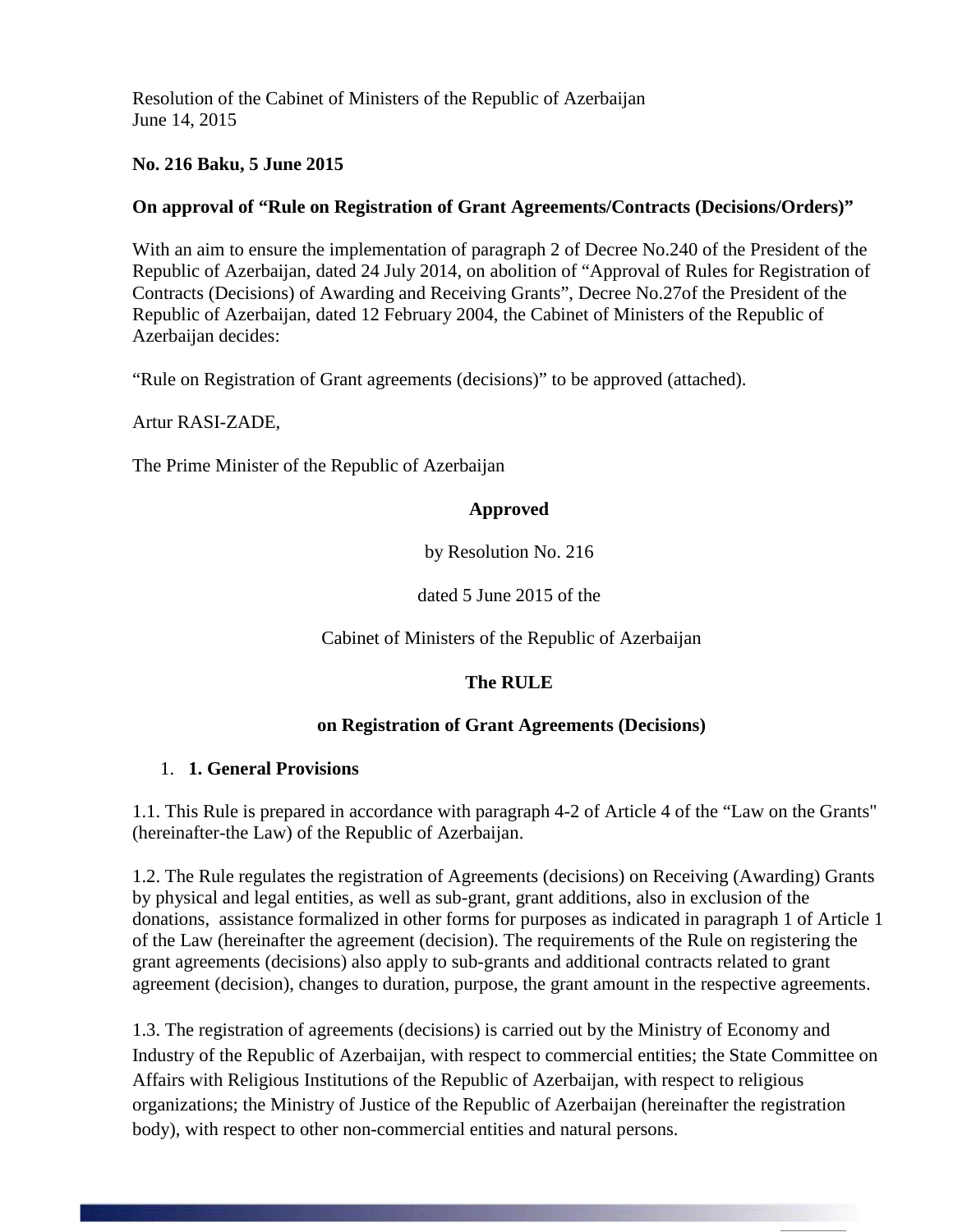1.4. Agreements (decisions) on provision of grants by donors, being legal or natural entities of the Republic of Azerbaijan, as well as the branch and representative office of legal entity of the Republic of Azerbaijan to foreign recipients shall be presented by donors to the registration body for registration. Agreements (decisions) received by the recipients of the Republic of Azerbaijan shall be presented by the recipients to the registration body for registration.

1.5. Agreement (decision) must be submitted to the registration body for registration not later than 15 (fifteen) days from the date it is signed (issuance).

1.6. Relevant information on the grant awarded from the state budget must be submitted by the donor to the registration body registering the grant agreement (decision) not later than 3 (three) days, in accordance with the form as in Annex 5 of the Rule.

1.7. Banking transactions and any other transactions regarding the unregistered grant agreements (decisions) shall not be executed.

1.8. Banking transactions shall be carried out on the basis of notification confirming registration of the agreement (decision).

1.9. The registration body must provide general information to the mass media on registered grant agreements (decisions) at least once a year.

### **2. Documents to be submitted for registration of agreements (decisions)**

2.1. For registration of grant agreement (decision), the following documents shall be attached to the applications specified in annexes 1-4 of the Rule:

2.1.1. the original copy of the agreement (decision), as well as an additional agreement (decision) or amendments thereto signed by the parties;

2.1.2. the original copy of the planned project for implementation under the respective agreement (decision) signed by the parties;

2.1.3. a copy of the personal identification document of a physical person as a donor (recipient);

2.1.4. Excluding cases when the applicant organization is registered at the registration body who executes the registration of the grant, a copy of an extract from the State Register of legal entities and copy of the charter (regulation) of the legal entity as donor (recipient);

2.1.5. if the agreement (decision) is signed by non-legal representative, a copy of the relevant power of attorney of that person;

2.1.6. copy of the document evidencing that the donors are authorized to issue grant in the Republic of Azerbaijan, in accordance with paragraph 5 of Article 2 of the Law.

2.1.7. document on submission of financial reporting to the Ministry of Finance of the Republic of Azerbaijan by non-governmental organization and branch or representative office of foreign nongovernmental organization;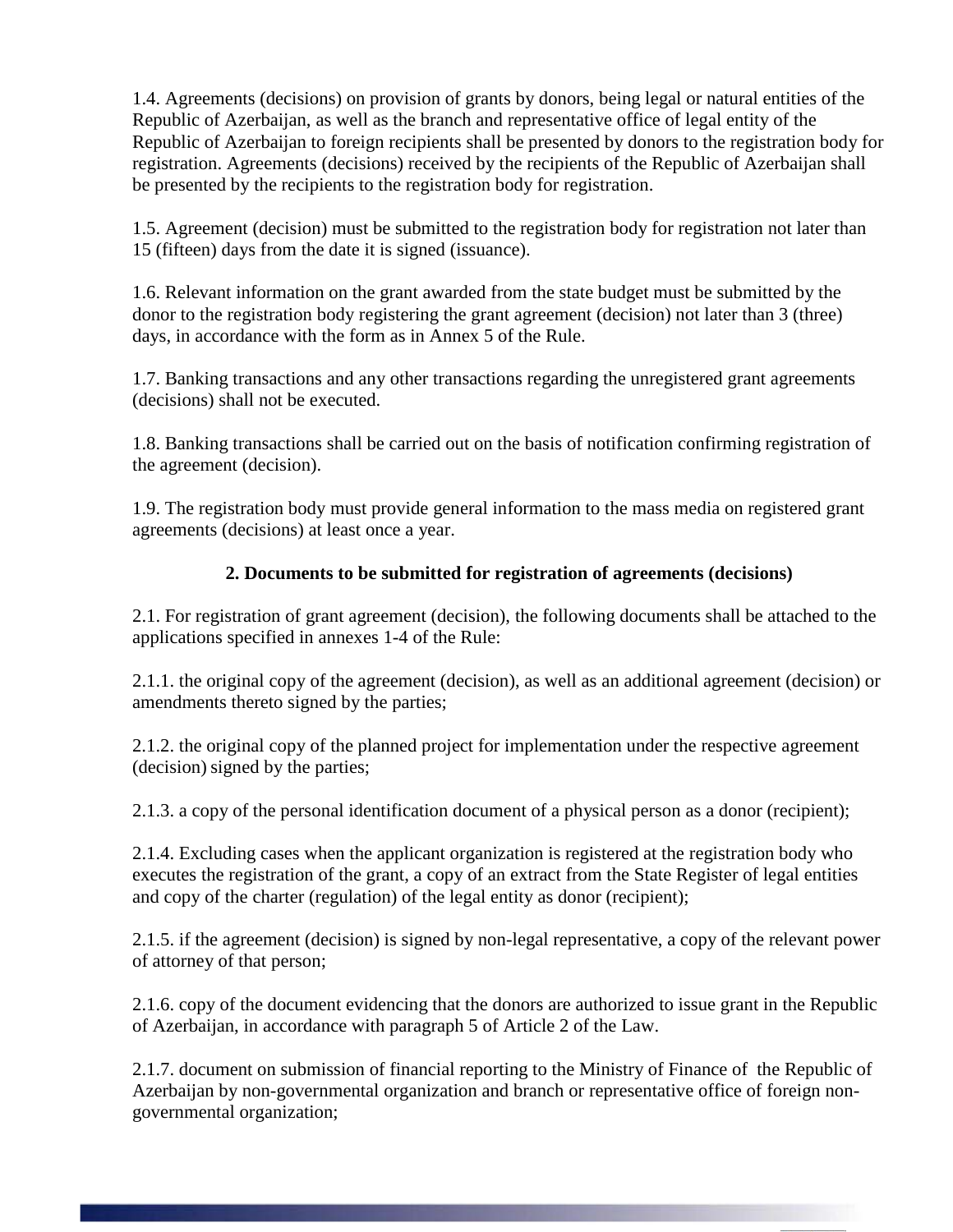2.1.8. In case of other person submits the application on behalf of persons specified in the paragraph 1.4 of the Rule, the power of attorney confirming the authority;

2.2. Copies of documents considered for submission in the 2.1.3, 2.1.5 and 2.1.6 sub-paragraphs of the Rule shall be approved in the notary order. If the agreement and other documents are in a foreign language, notarized translation shall be attached. Documents compiled in foreign country also must be legalized or apostil must be given.

## 1. **3. Issues scrutinized (assessed) by the registration body**

3.1. For provision of notification by the registration body, the following shall be scrutinized:

3.1.1. Compliance of the submitted documents and implementation of envisaged activities under respective agreement (decision) to the laws of the Republic of Azerbaijan, the charter (regulation) of the grant recipient, as well as compliance of agreement (decision) terms with the grant concept;

3.1.2. The conformity of grants awarded by organizations financed from the state budget of the Republic of Azerbaijan with the activity fields of their organizations;

3.1.3. Compliance of the recipient with criteria indicated in paragraph 2 of Article 3 of the Law and receiving grant from donors specified in Article 2 of the Law;

3.1.4. The relevant authority of the person who signed the agreement (decision);

3.1.5. Available information on the resident of the Republic of Azerbaijan as the donor (recipient) failure to comply with the laws of the Republic of Azerbaijan on the Prevention of the Legalization of Criminally Obtained Funds or Other Property and the Financing of Terrorism;

3.1.6. Submission of the documents specified in paragraph 2.1 of the Rule and the accuracy of the information provided in these documents;

3.1.7. In case of the organization awarding a grant is the state body, this organization must be in the list as specified in paragraph 2 of Article 2 of the Law;

3.1.8. In accordance with paragraph 3 of Article 4 of the Law, over the period of project implementation, if terms of changing the direction of grant funds, the sale and change into money of values provided as a grant or at the expense of the grant are not specified in the agreement (decision), the written permission of a donor shall be provided.

3.1.9. Clarity of the provisions of agreement (decision) and accurate description of the envisaged activities to be implemented.

### **4. Rule of registering agreements (decisions)**

4.1. The registration body, in the absence of grounds for suspension or rejection for registration, which are contained in Section 2 of the Rule, shall register the agreement (decision) within 15 days and provide notification as specified in Annex 6 of the Rule to the applicant legal or physical entity.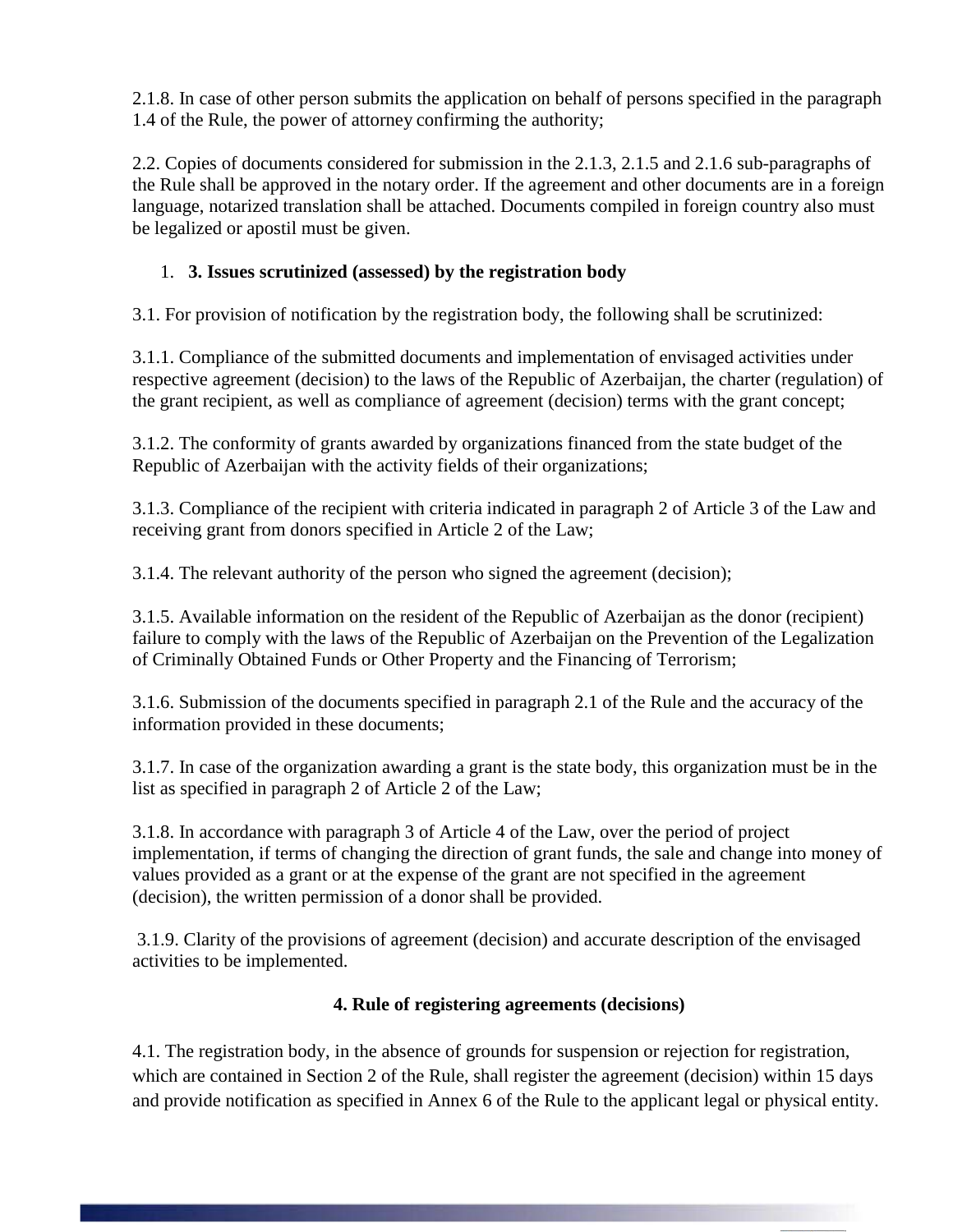In case of additional scrutiny of the documents or matters specified in Sections 2 and 3 of the Rule is required, notification period can be extended for another 15 (fifteen) days.

4.2. Registration of agreement (decision) shall be executed in the annual registration book. An individual registration number is issued per each recorded agreement (decision). Individual registration number shall be specified in the bank documents when bank operations are conducted under respective agreement (decision).

4.3. The registration book shall be in thick cardboard face, thick and quality paper, strongly bound 34 cm x 27 cm in size, laced up and stamped. The number of the book, the year and the numbers indicating the start and final individual registration number of the agreement must be specified in the book (for example, C1, 2015, Grant No. 1-50). Registration book shall be closed when the year is over and a new book shall be compiled for the next year.

4.4. The Registration book consists of 2 sections, allocating 1 page per each agreement (Section 1- "General Information" (donor, recipient, agreement date, duration, contact telephone numbers, email), Section 2-"Information on Grant agreement (decision)" (grant agreement (decision) name, the purpose, information on implementation of the planned project under the respective agreement (decision), amount of grant agreement (decision), information on additions and revisions/changes of the registered agreement (decision) (date and number), note) and is conducted in accordance with the form specified in Annex 7 of the Rule.

4.5. Individual grant registration number, agreement registration date and the page number shall be indicated at the right top of every page of the book.

4.6. In case of insufficiencies are identified in the submitted documents that are not grounds for rejection, the registration body shall suspend the registration of the agreement (decision), return the documents to the applicant and provide additional 5 (five) working days to correct insufficiencies.

## **5. Cases of rejection of registration of agreements (decisions)**

5.1. Registering of agreements (decisions) by the registration body shall be rejected in the following cases:

5.1.1. if documents specified on paragraph 2.1 of the Rule are not submitted;

5.1.2. if insufficiencies are identified at the result of scrutiny on matters specified in paragraph 3.1 of the Rule;

5.1.3. if the information described in the application and (or) the attached documents are falsified;

5.1.4. if the insufficiency identified by the registration body is not eliminated in accordance with the period specified in paragraph 4.6 of the Rule.

\_\_\_\_\_\_\_\_\_\_\_\_\_\_\_\_\_\_\_\_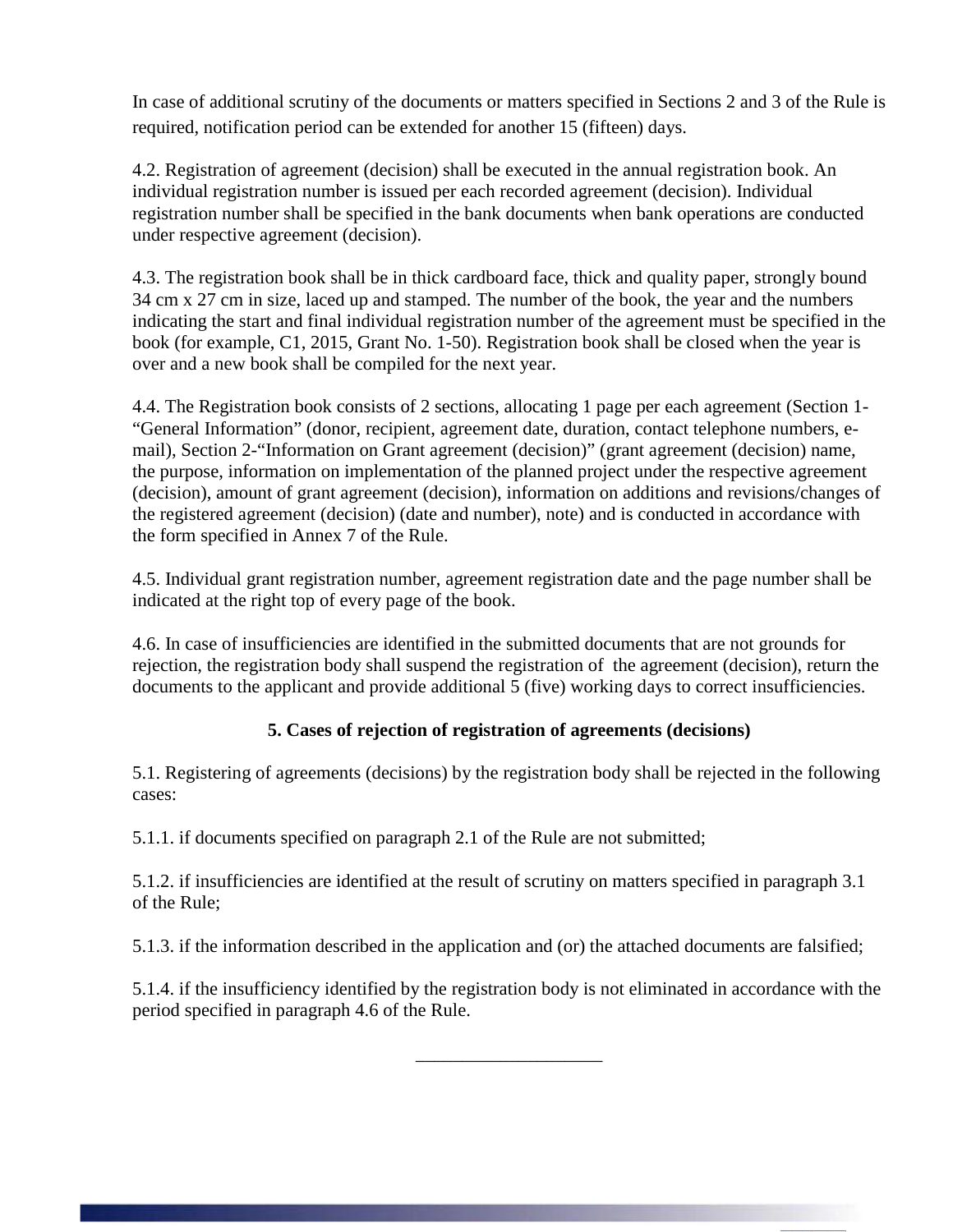#### **Annex number 1**

**To "The Rule on Registration of Grant agreements (decisions)"**

**Application form for registration of Grant agreements (decisions)**

**(for physical person)**

\_\_\_\_\_\_\_\_\_\_\_\_\_\_\_\_\_\_\_\_\_\_\_\_\_\_\_\_\_\_\_\_\_\_

(name of the body which executes the registration of the grant)

(Applicant's surname, name, father's name, residence address)

\_\_\_\_\_\_\_\_\_\_\_\_\_\_\_\_\_\_\_\_\_\_\_\_\_\_\_\_\_\_\_\_\_\_\_\_\_\_\_\_\_\_\_\_\_\_\_\_\_\_\_\_\_\_\_\_\_\_\_\_\_

\_\_\_\_\_\_\_\_\_\_\_\_\_\_\_\_\_\_\_\_\_\_\_\_\_\_\_\_\_\_\_\_\_\_\_\_\_\_\_\_\_\_\_\_\_\_\_\_\_\_\_\_\_\_\_\_\_\_\_\_\_ (Applicant's personal

identification document number, issuance date, the body issuing the identification document)

**By**

### **APPLICATION**

**On behalf of Donor** 

(if a physical person surname, name, father's name, address, personal identification document number, issuance date, body submitting the identification document, work place and position, if a legal entity name, organizational-legal form, the country of origin, registration number and date)

\_\_\_\_\_\_\_\_\_\_\_\_\_\_\_\_\_\_\_\_\_\_\_\_\_\_\_\_\_\_\_\_\_\_\_\_\_\_\_\_\_\_\_\_\_\_\_\_\_\_\_\_\_\_\_\_\_\_\_\_\_

\_\_\_\_\_\_\_\_\_\_\_\_\_\_\_\_\_\_\_\_\_\_\_\_\_\_\_\_\_\_\_\_\_\_\_\_\_\_\_\_\_\_\_\_\_\_\_\_\_\_\_\_\_\_\_\_\_\_\_\_\_

\_\_\_\_\_\_\_\_\_\_\_\_\_\_\_\_\_\_\_\_\_\_\_\_\_\_\_\_\_\_\_\_\_\_\_\_\_\_\_\_\_\_\_\_\_\_\_\_\_\_\_\_\_\_\_\_\_\_\_\_\_

#### **and on behalf of recipient**

(if a physical entity surname, name, father's name, address, personal identification document number, issuance date, body issuing the identification document, work place and position, if a legal entity, name, organizational-legal form, the country of origin, registration number and date)

**between**

(Agreement (decision) name and signed (awarded) date)

**grant agreement is signed (decision made).**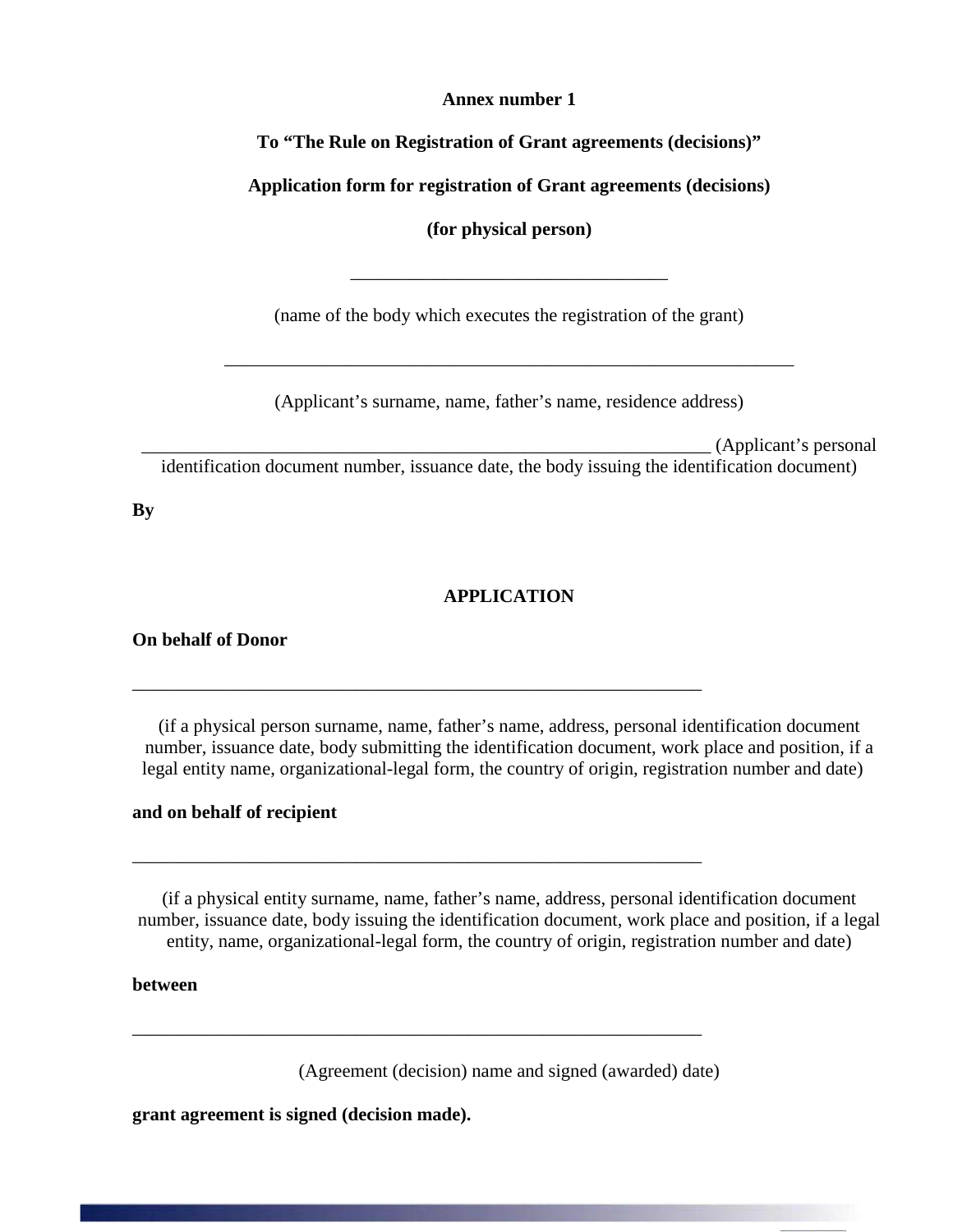#### **amount**

(by figure and word, the currency to be indicated)

**duration**

(start and completion date)

**Annex (the list of attached documents and the number of pages to be indicated)**

\_\_\_\_\_\_\_\_\_\_\_\_\_\_\_\_\_\_\_\_\_\_\_\_\_\_\_\_\_\_\_\_\_\_\_\_\_\_\_\_\_\_\_\_\_\_\_\_\_\_\_\_\_\_\_\_\_\_\_\_\_

\_\_\_\_\_\_\_\_\_\_\_\_\_\_\_\_\_\_\_\_\_\_\_\_\_\_\_\_\_\_\_\_\_\_\_\_\_\_\_\_\_\_\_\_\_\_\_\_\_\_\_\_\_\_\_\_\_\_\_\_\_

\_\_\_\_\_\_\_\_\_\_\_\_\_\_\_\_\_\_\_\_\_\_\_\_\_\_\_\_\_\_\_\_\_\_\_\_\_\_\_\_\_\_\_\_\_\_\_\_\_\_\_\_\_\_\_\_\_\_\_\_\_

\_\_\_\_\_\_\_\_\_\_\_\_\_\_\_\_\_\_\_\_\_\_\_\_\_\_\_\_\_\_\_\_\_\_\_\_\_\_\_\_\_\_\_\_\_\_\_\_\_\_\_\_\_\_\_\_\_\_\_\_\_

(information on the attached documents to be indicated in separate lines)

**I request to register the grant agreement, considering the provided information.**

**Surname, name of the person signing the application.**

**father's name, position and signature**

**Date**

**Contact telephone numbers**

**Annex number 2**

\_\_\_\_\_\_\_\_\_\_\_\_\_\_\_\_\_\_

**To the "The Rule on Registration of Grant agreements (decisions)"**

**Application form on registration of Grant agreement (decision)**

**(for legal entity)**

(name of the body which executes the registration of the grant)

\_\_\_\_\_\_\_\_\_\_\_\_\_\_\_\_\_\_\_\_\_\_\_\_\_\_\_\_\_\_\_\_\_\_\_\_\_\_\_\_\_\_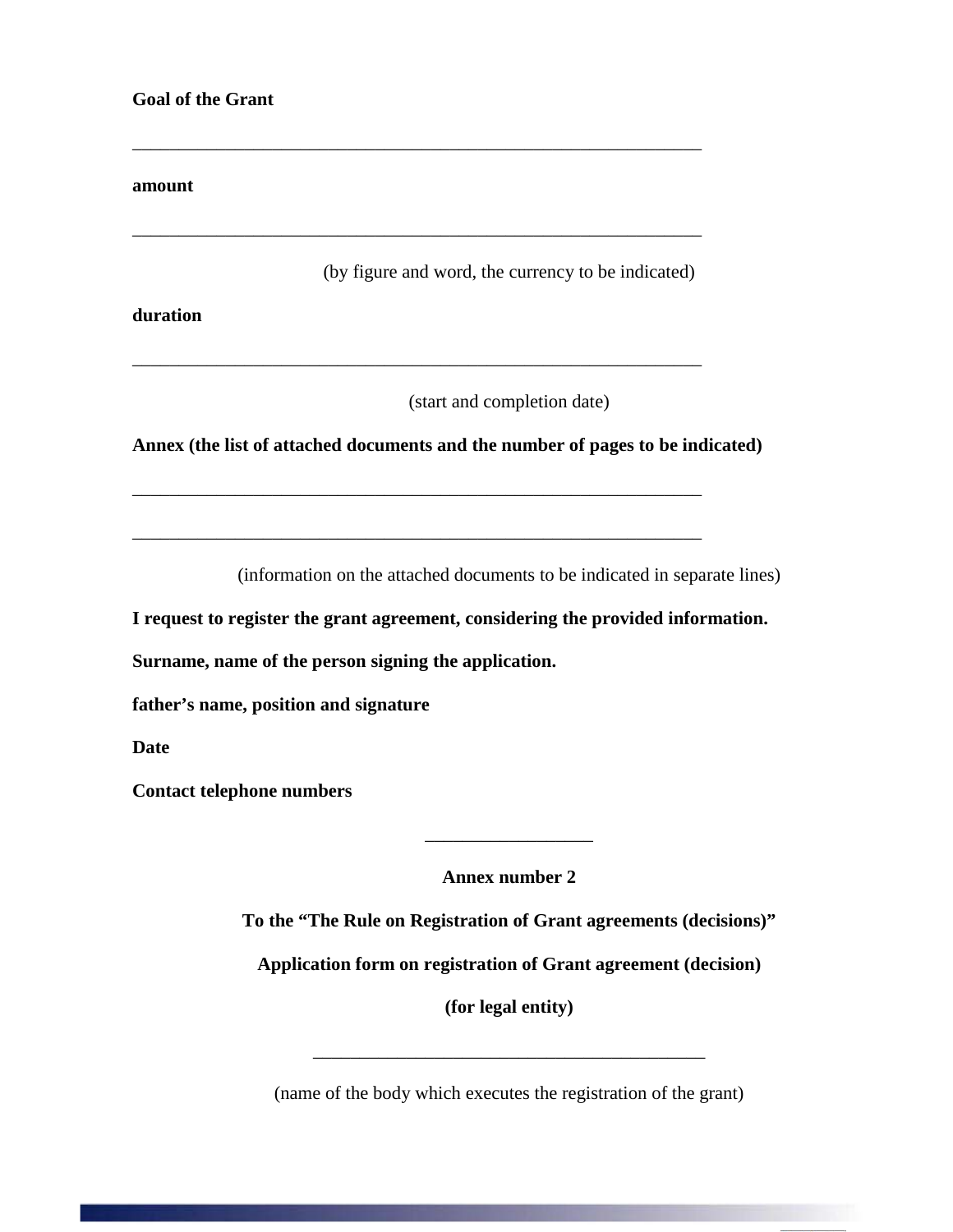(Applicant organization's name, organizational-legal form)

\_\_\_\_\_\_\_\_\_\_\_\_\_\_\_\_\_\_\_\_\_\_\_\_\_\_\_\_\_\_\_\_\_\_\_\_\_\_\_\_\_\_\_\_\_\_\_\_\_\_\_\_\_\_\_\_\_\_\_\_\_

\_\_\_\_\_\_\_\_\_\_\_\_\_\_\_\_\_\_\_\_\_\_\_\_\_\_\_\_\_\_\_\_\_\_\_\_\_\_\_\_\_\_\_\_\_\_\_\_\_\_\_\_\_\_\_\_\_\_\_\_\_

\_\_\_\_\_\_\_\_\_\_\_\_\_\_\_\_\_\_\_\_\_\_\_\_\_\_\_\_\_\_\_\_\_\_\_\_\_\_\_\_\_\_\_\_\_\_\_\_\_\_\_\_\_\_\_\_\_\_\_\_\_

\_\_\_\_\_\_\_\_\_\_\_\_\_\_\_\_\_\_\_\_\_\_\_\_\_\_\_\_\_\_\_\_\_\_\_\_\_\_\_\_\_\_\_\_\_\_\_\_\_\_\_\_\_\_\_\_\_\_\_\_\_

\_\_\_\_\_\_\_\_\_\_\_\_\_\_\_\_\_\_\_\_\_\_\_\_\_\_\_\_\_\_\_\_\_\_\_\_\_\_\_\_\_\_\_\_\_\_\_\_\_\_\_\_\_\_\_\_\_\_\_\_\_

\_\_\_\_\_\_\_\_\_\_\_\_\_\_\_\_\_\_\_\_\_\_\_\_\_\_\_\_\_\_\_\_\_\_\_\_\_\_\_\_\_\_\_\_\_\_\_\_\_\_\_\_\_\_\_\_\_\_\_\_\_

\_\_\_\_\_\_\_\_\_\_\_\_\_\_\_\_\_\_\_\_\_\_\_\_\_\_\_\_\_\_\_\_\_\_\_\_\_\_\_\_\_\_\_\_\_\_\_\_\_\_\_\_\_\_\_\_\_\_\_\_\_

(Applicant organization's registration date, number and legal address)

(Legal representative's surname, name, father's name (patronymic name), work place and position, address, number of personal identification document, issuance date and body issuing the identification document, number and date and number of extract from the State Register)

**by**

#### **APPLICATION**

#### **On behalf of donor**

(if a physical entity surname, name, father's name, address, personal identification document number, issuance date, body submitting the identification document, work place and position, if a legal entity name, organizational-legal form, the country of origin, registration number and date)

#### **and on behalf of recipient**

(if a physical entity surname, name, father's name, address, personal identification document number, issuance date, body issuing the identification document, work place and position, if a legal entity, name, organizational-legal form, the country of origin, registration number and date)

#### **between**

(agreement (decision) title and signed (awarded) date)

**grant agreement is signed (decision made).**

**Goal of the grant**

**amount**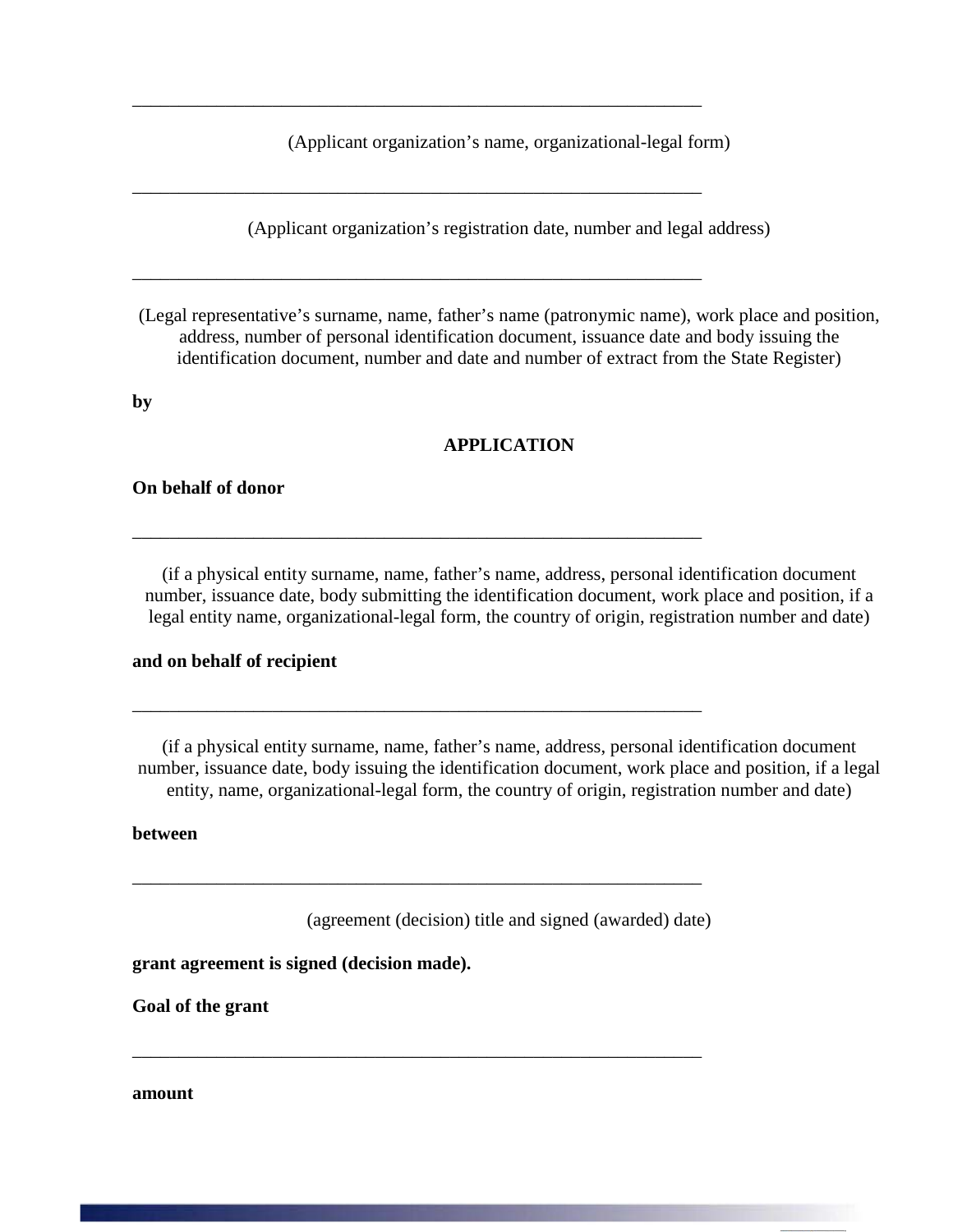(by figure and word, currency to be indicated)

**duration**

(start and completion date)

**Annex (list of attached documents and number of pages to be specified)**

\_\_\_\_\_\_\_\_\_\_\_\_\_\_\_\_\_\_\_\_\_\_\_\_\_\_\_\_\_\_\_\_\_\_\_\_\_\_\_\_\_\_\_\_\_\_\_\_\_\_\_\_\_\_\_\_\_\_\_\_\_

\_\_\_\_\_\_\_\_\_\_\_\_\_\_\_\_\_\_\_\_\_\_\_\_\_\_\_\_\_\_\_\_\_\_\_\_\_\_\_\_\_\_\_\_\_\_\_\_\_\_\_\_\_\_\_\_\_\_\_\_\_

\_\_\_\_\_\_\_\_\_\_\_\_\_\_\_\_\_\_\_\_\_\_\_\_\_\_\_\_\_\_\_\_\_\_\_\_\_\_\_\_\_\_\_\_\_\_\_\_\_\_\_\_\_\_\_\_\_\_\_\_\_

(information on attached documents to be specified in separate lines)

**We request to register the grant agreement, considering the provided information.**

**Surname, name of the person signing the application**

**father's name, position and signature**

(is confirmed with the stamp of the organization)

**Date**

**Contact telephone numbers**

**Annex number 3**

\_\_\_\_\_\_\_\_\_\_\_\_\_\_\_\_\_\_

**To "The Rule on Registration of grant agreements (decisions)"**

**The application form on registering the revisions to the Grant agreement (decision)**

**(for physical person)** 

(name of the body which executes the registration of the grant)

\_\_\_\_\_\_\_\_\_\_\_\_\_\_\_\_\_\_\_\_\_\_\_\_\_\_\_\_\_\_\_\_\_\_\_\_\_\_\_\_\_\_

(Applicant's surname, name, father's name, residence address)

\_\_\_\_\_\_\_\_\_\_\_\_\_\_\_\_\_\_\_\_\_\_\_\_\_\_\_\_\_\_\_\_\_\_\_\_\_\_\_\_\_\_\_\_\_\_\_\_\_\_\_\_\_\_\_\_\_\_\_\_\_

\_\_\_\_\_\_\_\_\_\_\_\_\_\_\_\_\_\_\_\_\_\_\_\_\_\_\_\_\_\_\_\_\_\_\_\_\_\_\_\_\_\_\_\_\_\_\_\_\_\_\_\_\_\_\_\_\_\_\_\_\_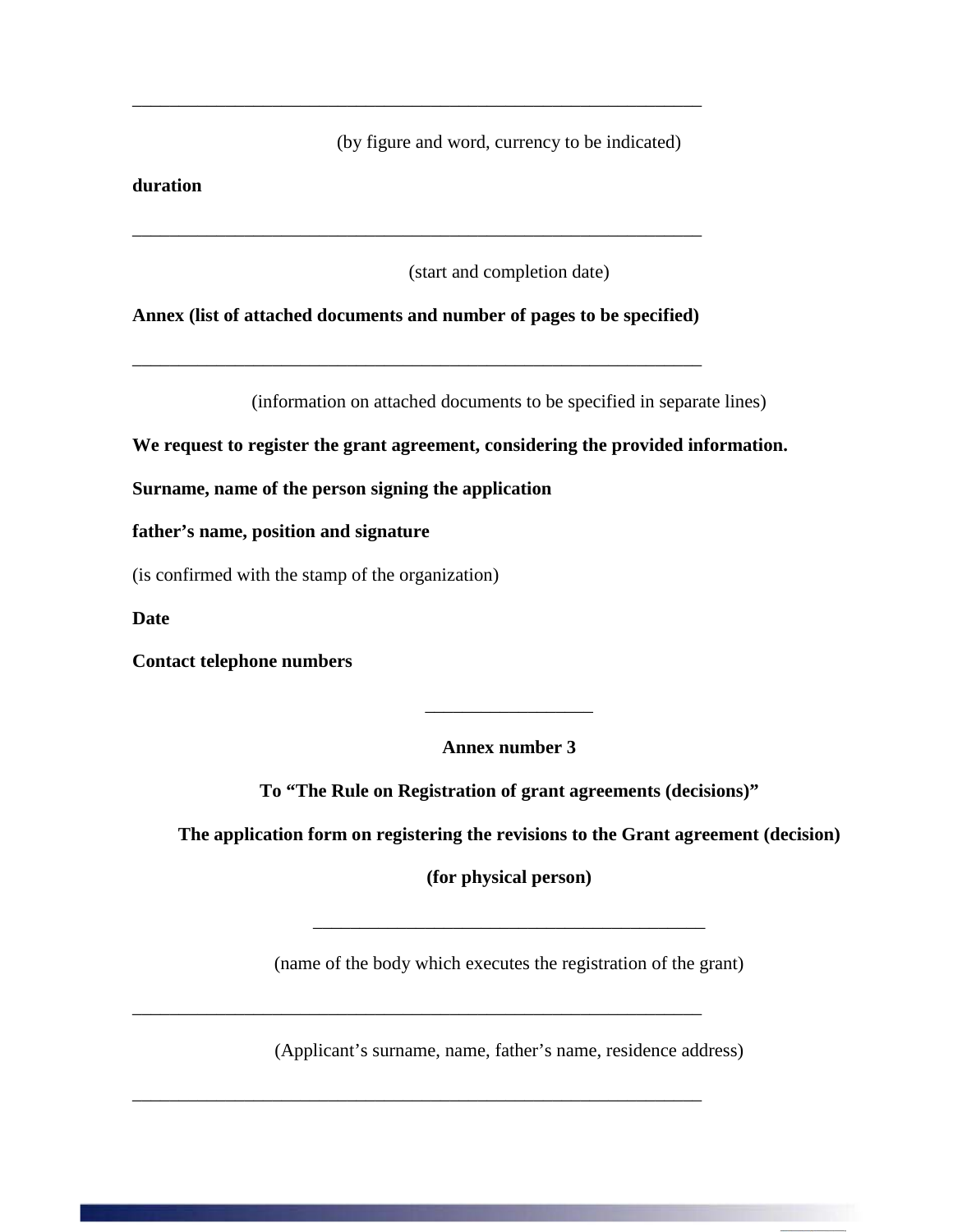(Applicant's identification document number, issuance date, the body issuing the identification document)

**by**

### **APPLICATION**

**On behalf of donor**

(if a physical entity surname, name, father's name, address, identification document number, issued date, body submitting the identification document, work place and position, if a legal entity name, organizational-legal form, the country of origin, registration number and date)

#### **and on behalf of recipient**

(if a physical entity surname, name, father's name, address, identification document number, issuance date, body issuing the identification document, work place and position, if a legal entity, name, organizational-legal form, the country of origin, registration number and date)

signed between<br>(awarded)

(agreement (decision) title, signed (awarded) date and amount, date and number of the registration notification)

**to the grant agreement (decision)** \_\_\_\_\_\_\_ **dated\_\_\_\_\_\_\_\_\_\_\_\_\_\_\_\_\_\_\_\_\_** \_\_\_\_\_\_\_\_\_\_\_\_\_\_\_\_\_\_\_\_\_\_\_\_\_\_\_\_\_\_\_\_\_\_\_\_\_\_\_\_\_\_\_\_\_\_\_\_\_\_\_\_\_\_\_\_\_\_\_**with**

\_\_\_\_\_\_\_\_\_\_\_\_\_\_\_\_\_\_\_\_\_\_\_\_\_\_\_\_\_\_\_\_\_\_\_\_\_\_\_\_\_\_\_\_\_\_\_\_\_\_\_\_\_\_\_\_\_\_\_\_\_

\_\_\_\_\_\_\_\_\_\_\_\_\_\_\_\_\_\_\_\_\_\_\_\_\_\_\_\_\_\_\_\_\_\_\_\_\_\_\_\_\_\_\_\_\_\_\_\_\_\_\_\_\_\_\_\_\_\_\_\_\_

(type of revised document

(additional contract, protocol, etc.) and name)

**revision was made.**

**P**urpose of the revision\_\_\_\_\_\_\_\_\_\_\_\_\_\_\_\_\_\_\_\_\_\_\_\_\_\_\_\_\_\_\_\_\_\_\_\_\_\_\_\_\_\_

(revision to grant amount, purpose, duration, etc.)

**Brief content of the revision**\_\_\_\_\_\_\_\_\_\_\_\_\_\_\_\_\_\_\_\_\_\_\_\_\_\_\_\_\_\_\_\_\_\_\_\_\_

**Annex (list of attached documents and number of pages to be indicated)**

\_\_\_\_\_\_\_\_\_\_\_\_\_\_\_\_\_\_\_\_\_\_\_\_\_\_\_\_\_\_\_\_\_\_\_\_\_\_\_\_\_\_\_\_\_\_\_\_\_\_\_\_\_\_\_\_\_\_\_\_\_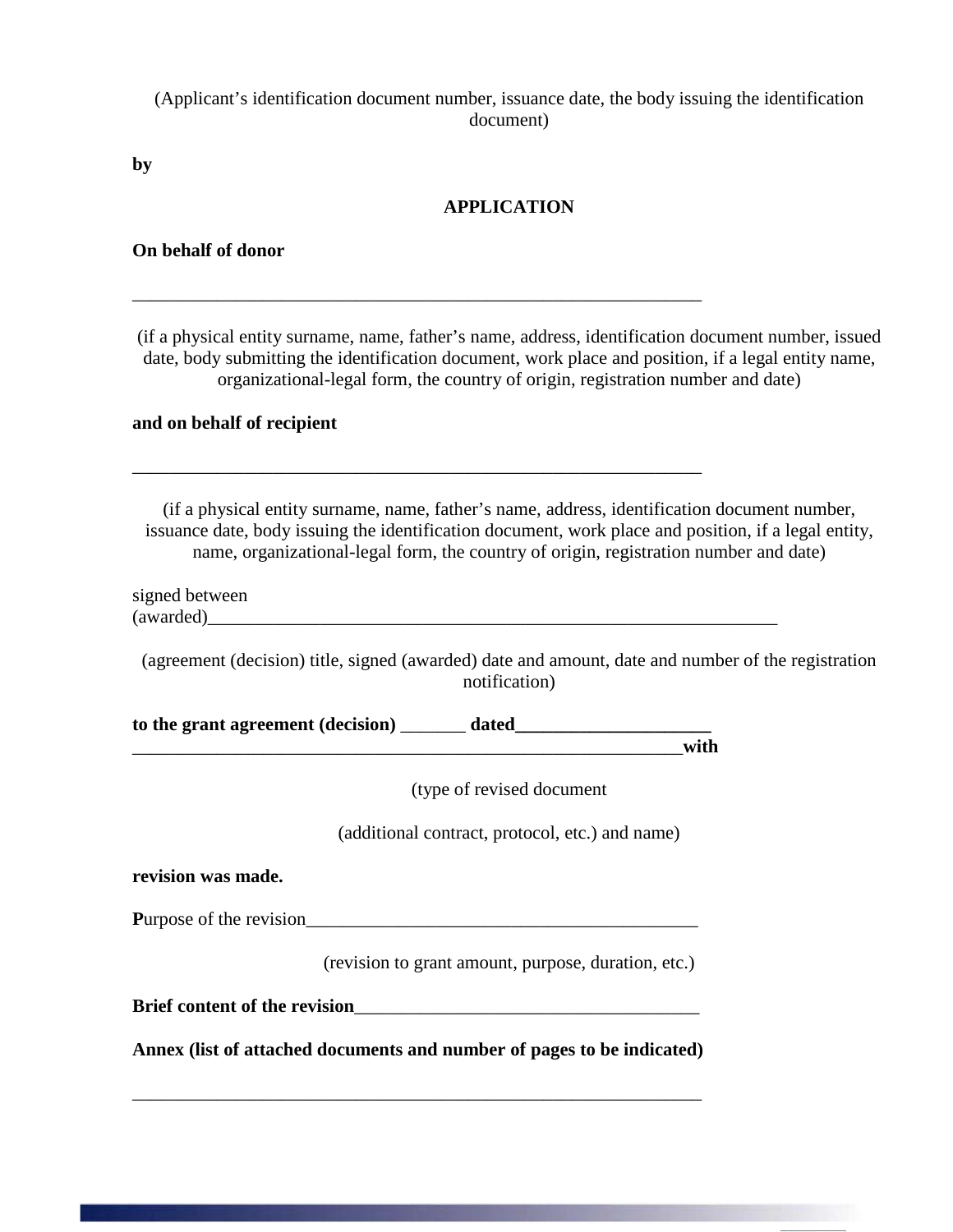(information on attached documents to be indicated in separate lines)

**We request to register the revision to the grant agreement, considering the provided information.**

**Surname, name,** 

**father's name of the person signing the application and signature.**

**Date**

**Contact telephone numbers**

**Annex number 4**

\_\_\_\_\_\_\_\_\_\_\_\_\_\_\_\_\_\_

**To "The Rule on Registration of grant agreements (decisions)"**

**The application form on registering the revisions to the Grant agreement (decision)**

**(for legal entity)** 

(name of the body which executes the registration of the grant)

\_\_\_\_\_\_\_\_\_\_\_\_\_\_\_\_\_\_\_\_\_\_\_\_\_\_\_\_\_\_\_\_\_\_\_\_\_\_\_\_\_\_

(Applicant organization's name, organizational-legal form)

\_\_\_\_\_\_\_\_\_\_\_\_\_\_\_\_\_\_\_\_\_\_\_\_\_\_\_\_\_\_\_\_\_\_\_\_\_\_\_\_\_\_\_\_\_\_\_\_\_\_\_\_\_\_\_\_\_\_\_\_\_

\_\_\_\_\_\_\_\_\_\_\_\_\_\_\_\_\_\_\_\_\_\_\_\_\_\_\_\_\_\_\_\_\_\_\_\_\_\_\_\_\_\_\_\_\_\_\_\_\_\_\_\_\_\_\_\_\_\_\_\_\_

\_\_\_\_\_\_\_\_\_\_\_\_\_\_\_\_\_\_\_\_\_\_\_\_\_\_\_\_\_\_\_\_\_\_\_\_\_\_\_\_\_\_\_\_\_\_\_\_\_\_\_\_\_\_\_\_\_\_\_\_\_

(Applicant organization's registration date, number and legal address)

(Legal representative's surname, name, father's name, work place and position, address, number of identification document, issuance date and body issuing the identification document, number and date and number of extract from the State Register)

**by**

**APPLICATION**

**On behalf of Donor**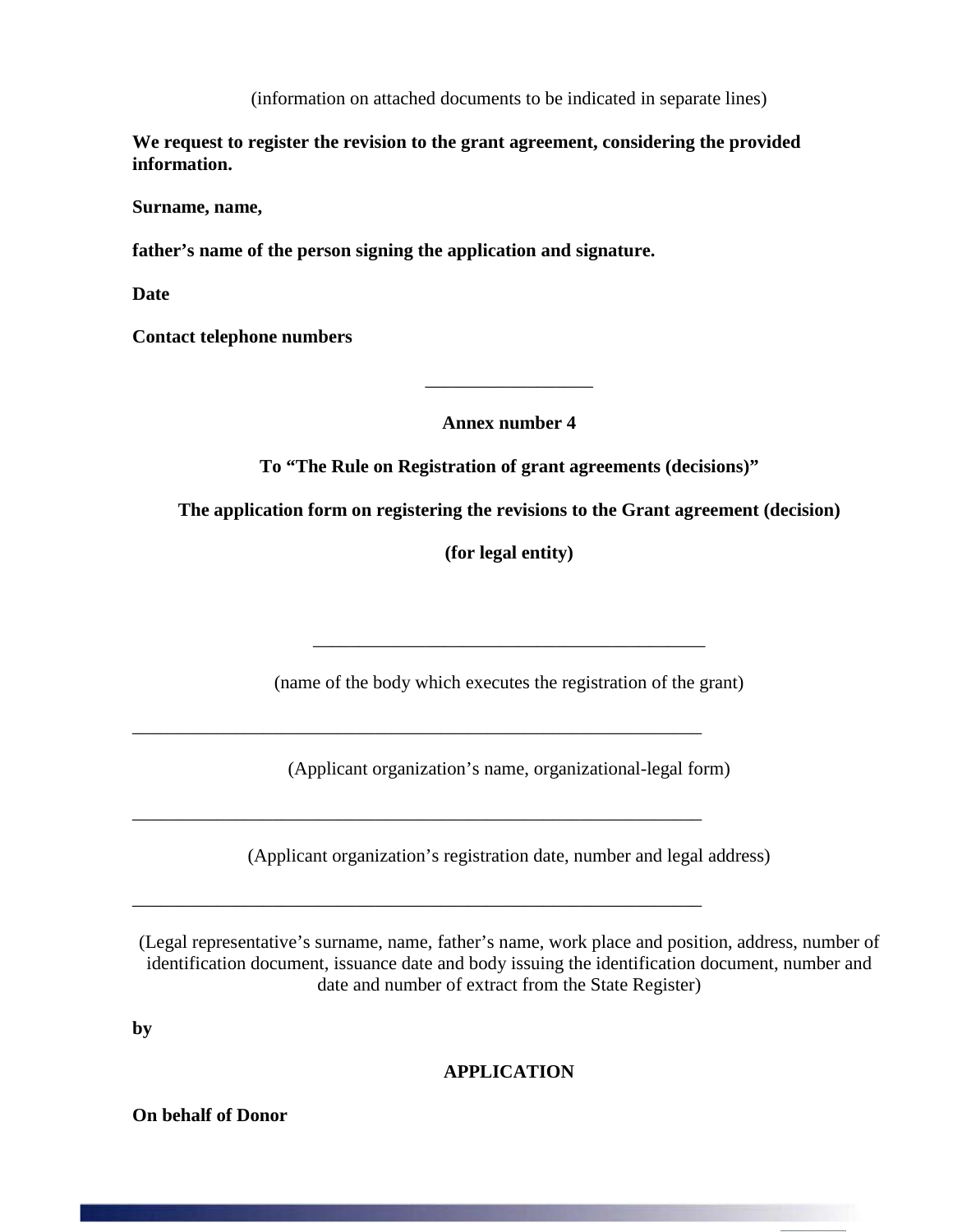(name of legal entity, organizational-legal form, country of origin, registration number and date, if physical person, surname, name, father's name, address, number of identification document, issuance date and body issuing the identification document)

#### **and on behalf of recipient**

(name of legal entity, organizational-legal form, country of origin, registration number and date, if physical person, surname, name, father's name, citizenship, residence address, work place and position, number of personal identification document, issuance date and body issuing the identification document)

signed between (awarded)

\_\_\_\_\_\_\_\_\_\_\_\_\_\_\_\_\_\_\_\_\_\_\_\_\_\_\_\_\_\_\_\_\_\_\_\_\_\_\_\_\_\_\_\_\_\_\_\_\_\_\_\_\_\_\_\_\_\_\_\_\_

\_\_\_\_\_\_\_\_\_\_\_\_\_\_\_\_\_\_\_\_\_\_\_\_\_\_\_\_\_\_\_\_\_\_\_\_\_\_\_\_\_\_\_\_\_\_\_\_\_\_\_\_\_\_\_\_\_\_\_\_\_

(agreement (decision) title, signed (awarded) date and amount

registration notification number and date)

**to the grant agreement (decision)** \_\_\_\_\_\_\_ **dated**\_\_\_\_\_\_\_\_\_\_\_\_\_\_\_\_\_\_\_\_\_\_

\_\_\_\_\_\_\_\_\_\_\_\_\_\_\_\_\_\_\_\_\_\_\_\_\_\_\_\_\_\_\_\_\_\_\_\_\_\_\_\_\_\_\_\_\_\_\_\_\_\_\_\_\_\_\_\_**with**

(type of the revised document (additional contract

protocol etc.) and name)

#### **have been revised.**

Purpose of the Revision\_\_\_\_\_\_\_\_\_\_\_\_\_\_\_\_\_\_\_\_\_\_\_\_\_\_\_\_\_\_\_\_\_\_\_\_\_\_\_\_

(revision in the grant amount, purpose, duration etc.)

Brief content of the revision

**Annex (the list of documents and number of pages to be indicated)** 

\_\_\_\_\_\_\_\_\_\_\_\_\_\_\_\_\_\_\_\_\_\_\_\_\_\_\_\_\_\_\_\_\_\_\_\_\_\_\_\_\_\_\_\_\_\_\_\_\_\_\_\_\_\_\_\_\_\_\_\_\_

(information on attached documents to be indicated in separate lines)

**We request to register the revision made in grant agreement, considering the provided information.**

**Surname, name**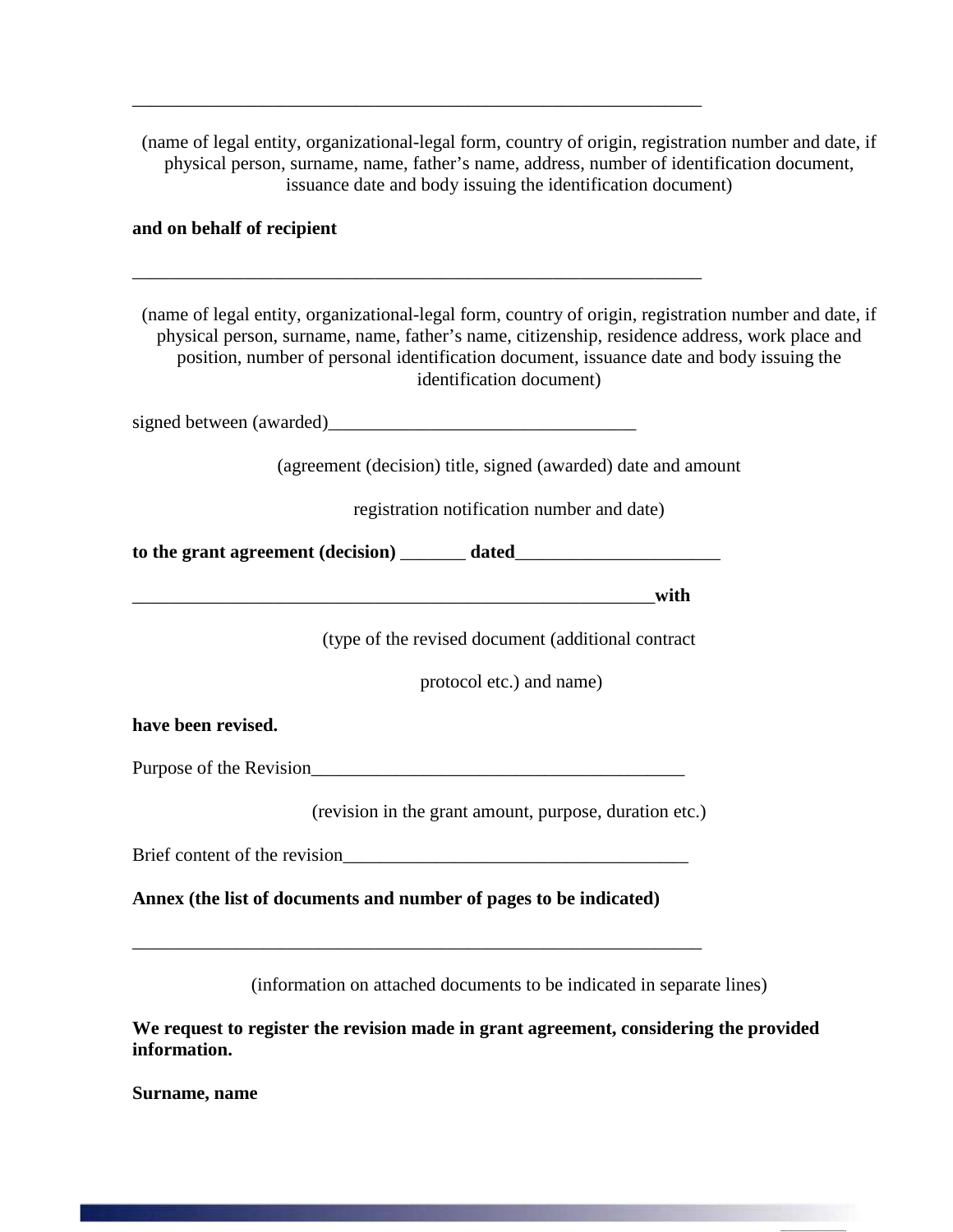## **father's name, position of the person signing the application and signature**

(is confirmed with the stamp of the organization)

## **Date**

## **Contact telephone numbers**

### **Annex number 5**

\_\_\_\_\_\_\_\_\_\_\_\_\_\_\_\_\_\_

## **To "The Rule on Registration of grant agreements (decisions)"**

## **On grant awarded from the state budget**

## **INFORMATION**

| $\mathbf{1}$ | 2                                                  | 3 |
|--------------|----------------------------------------------------|---|
| 1.           | Background (contract or decision)                  |   |
|              | $1.$ Name of the donor                             |   |
| 1.           | Country of the Donor                               |   |
| 1.           | Name of the Recipient                              |   |
| 1.           | Country of the recipient                           |   |
| 1.           | Name of the Contract (decision)                    |   |
|              | 1. Purpose of the contract (decision)<br>(subject) |   |
| 1.           | Contract (decision) number                         |   |
|              | $1.$ Start Date of implementation                  |   |
| 1.           | Completion date                                    |   |
| 1.           | Grant amount and currency                          |   |
|              | 1. Location of the contract<br>implementation      |   |
| 1.           | Contribution of the Organization                   |   |
|              | 1. Organizations involved in<br>implementation     |   |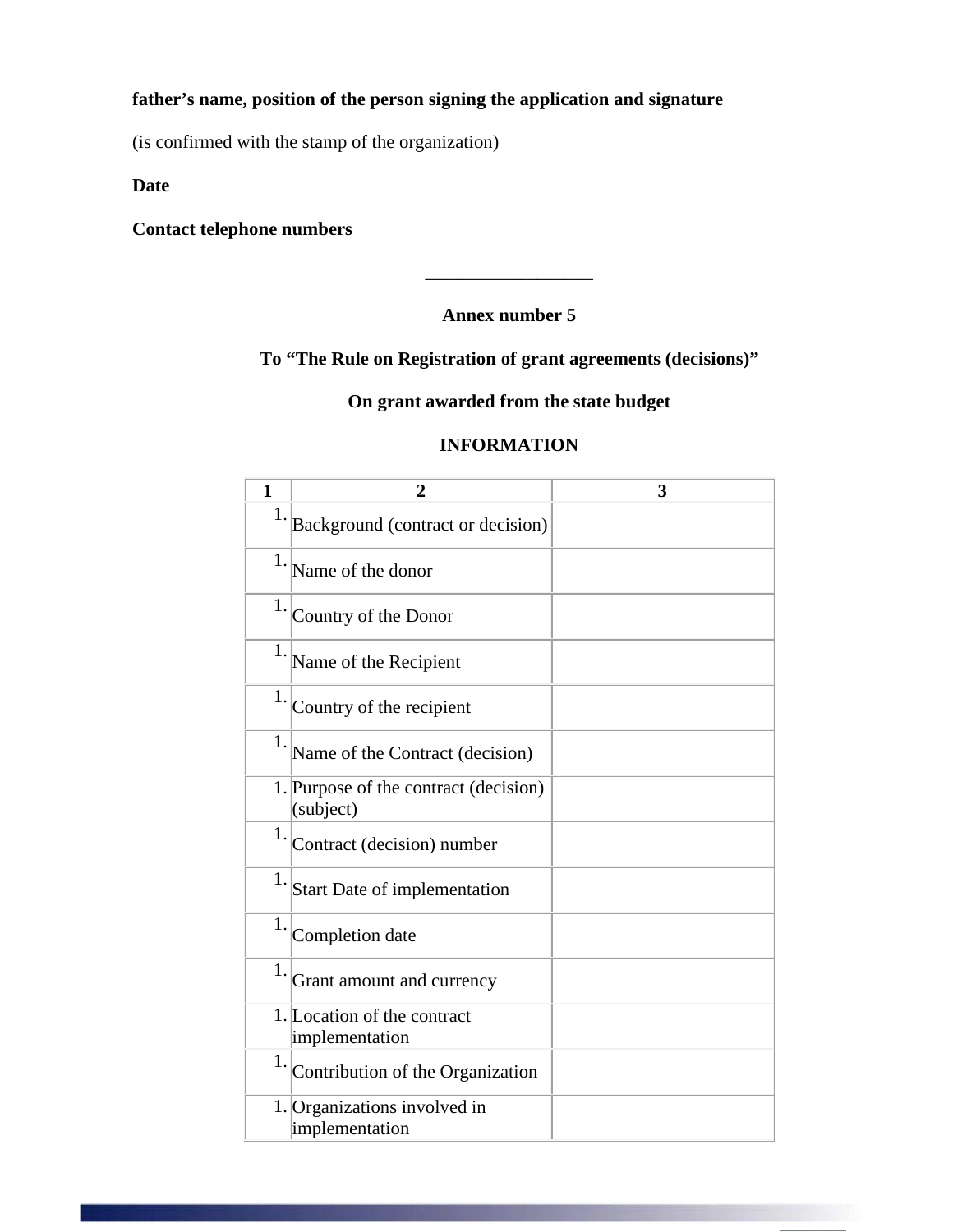| 1.           | Date signed by the donor                                                                                                                                                                                                                                              |   |
|--------------|-----------------------------------------------------------------------------------------------------------------------------------------------------------------------------------------------------------------------------------------------------------------------|---|
| 1.           | Date signed by the recipient                                                                                                                                                                                                                                          |   |
| 1.           | Surname, name and position of<br>the person signing the contract on<br>behalf of the donor                                                                                                                                                                            |   |
| $\mathbf{1}$ | $\mathbf 2$                                                                                                                                                                                                                                                           | 3 |
| 1.           | Surname, name, father's name,<br>birth date, number of<br>identification card of the person<br>signing the contract on behalf of<br>the recipient                                                                                                                     |   |
|              | In case of the Contract (decision)<br>is signed by non-legal person,<br>his/her having relevant authority<br>1. (information on power of<br>attorney, surname, name, father's<br>name, date of birth, number of the<br>personal identification document,<br>position) |   |
|              | Evaluation of the topics and<br>opinion of the Council on matter<br>1. of awarding the grant to non-<br>governmental organization<br>(information provided in the<br>opinion)                                                                                         |   |
|              | $1.$ E-mail address of the donor                                                                                                                                                                                                                                      |   |
| 1.           | E-mail address of the Recipient                                                                                                                                                                                                                                       |   |
| 1.           | E-mail address of the Bank                                                                                                                                                                                                                                            |   |
| 1.           | Additional information                                                                                                                                                                                                                                                |   |

# **The position, surname, name of the official person**

**of the state body signing the information, signature and signed date**

**Annex number 6** 

\_\_\_\_\_\_\_\_\_\_\_\_\_\_\_\_\_\_

**To "The Rule on Registration of grant agreements (decisions)**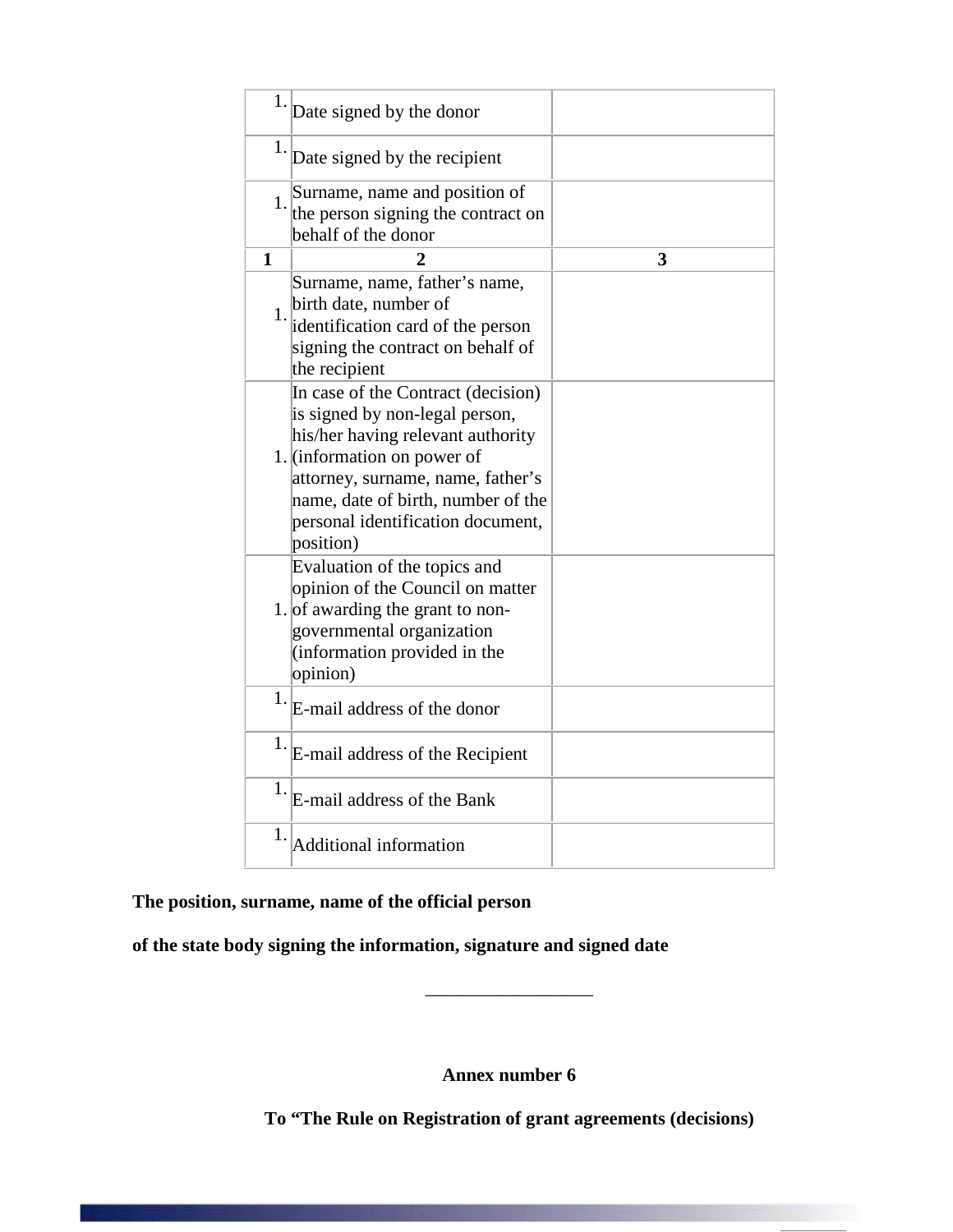### **Notification form for registration of agreements (decisions) regarding receiving (awarding) grant**

## **NOTİFİCATİON**

Name of the donor (if physical person, surname, name, father's name) Name of the recipient (if physical person, surname, name, father's name) \_\_\_\_\_\_\_\_\_ Name of the grant agreement (decision) (goal) Signed date of the grant agreement (decision) **Amount of the grant (or information on other material in the form of**  object) **Duration of agreement (decision) \_\_\_\_\_\_\_\_\_\_\_\_\_\_\_\_\_\_\_\_\_\_\_\_\_\_\_\_\_\_\_ Date of the grant agreement (decision) and individual registration number \_\_\_\_\_\_\_\_\_\_\_\_\_\_\_\_\_\_\_\_\_\_\_\_\_\_\_\_\_\_\_\_\_\_\_\_\_\_\_\_\_\_\_\_\_\_\_\_\_\_\_\_\_\_\_\_\_ Information on addition and revision in the registered grant agreement (decision)\_\_\_\_\_\_\_\_\_\_\_\_\_\_\_\_\_\_\_\_\_\_\_\_\_\_\_\_\_\_\_\_\_\_\_\_\_\_\_\_\_\_\_\_\_\_\_\_\_\_** Notification date **\_\_\_\_\_\_\_\_\_\_\_\_\_\_\_\_\_\_\_\_\_\_\_\_\_\_\_\_\_\_\_\_\_\_\_\_\_\_\_\_\_\_\_** (The position of the official person of the state body signing the notification Surname, name and signature) \_\_\_\_\_\_\_\_\_\_\_\_\_\_\_\_\_\_ **Annex number 7 To the "Rule on Registration of grant agreements (decisions)"**

> individual registration number of the grant registration date of the grant

**REGISTRATION BOOK**

**SECTION I**

**GENERAL INFORMATION**